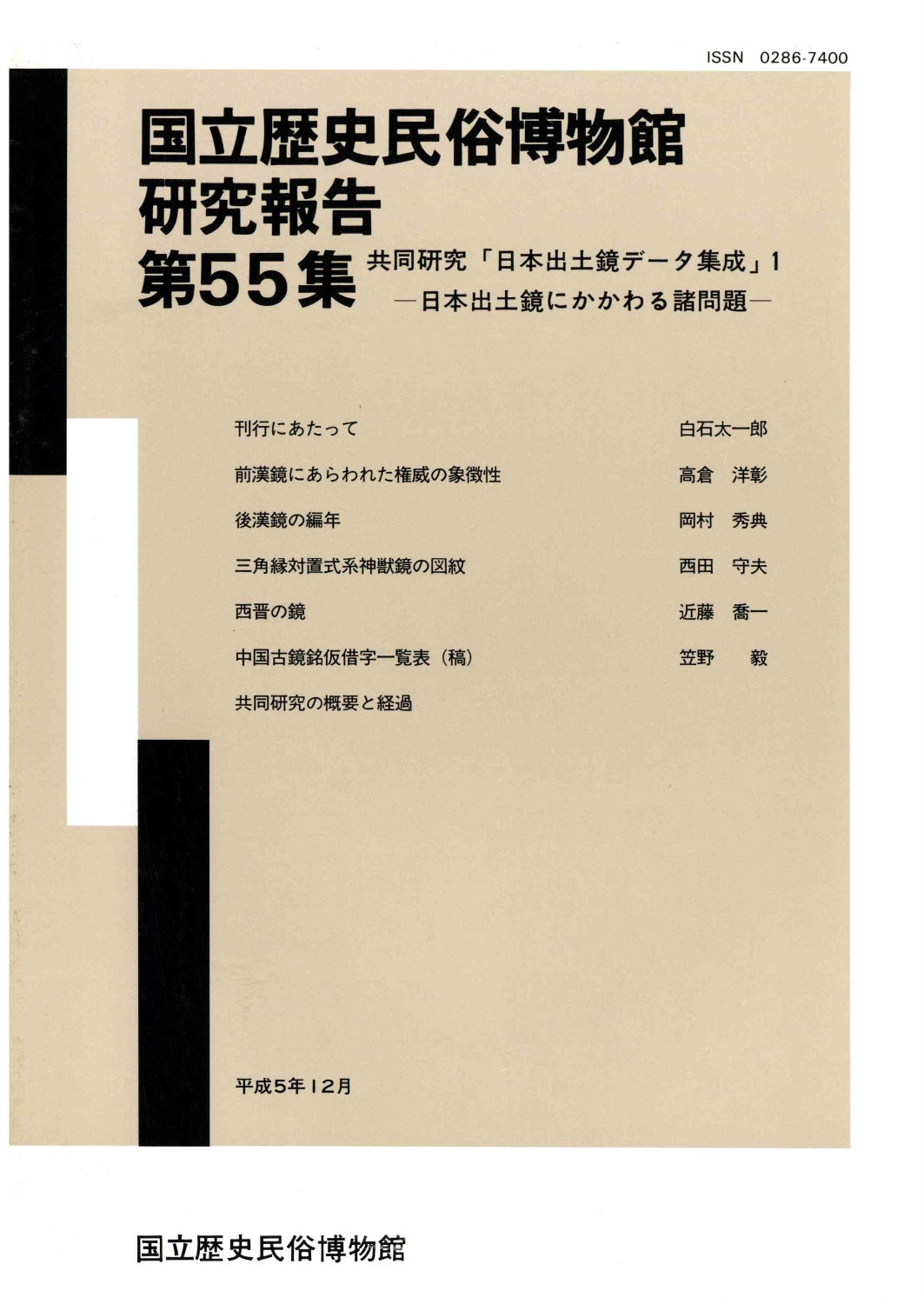## 国立歴史民俗博物館

## 研究報告

#### 第55集 共同研究「日本出土鏡データ集成」 1 --日本出土鏡にかかわる諸問題--

#### 目 次

| ▓刊行にあたって……………………………………………………………………白石太一郎      | $\overline{1}$ |
|----------------------------------------------|----------------|
| ▒前漢鏡にあらわれた権威の象徴性………………………………………………高倉 洋彰      | -3             |
| ▒後漢鏡の編年…………………………………………………………………………岡村 秀典     | 39             |
| ▒三角縁対置式系神獣鏡の図紋……………………………………………………西田 守夫      | 85             |
| ---"神守" 銜巨と旄節と"乳"をめぐって--                     |                |
|                                              |                |
|                                              | 207            |
| ▒共同研究の概要と経過…………………………………………………………………………… 229 |                |

平成5年12月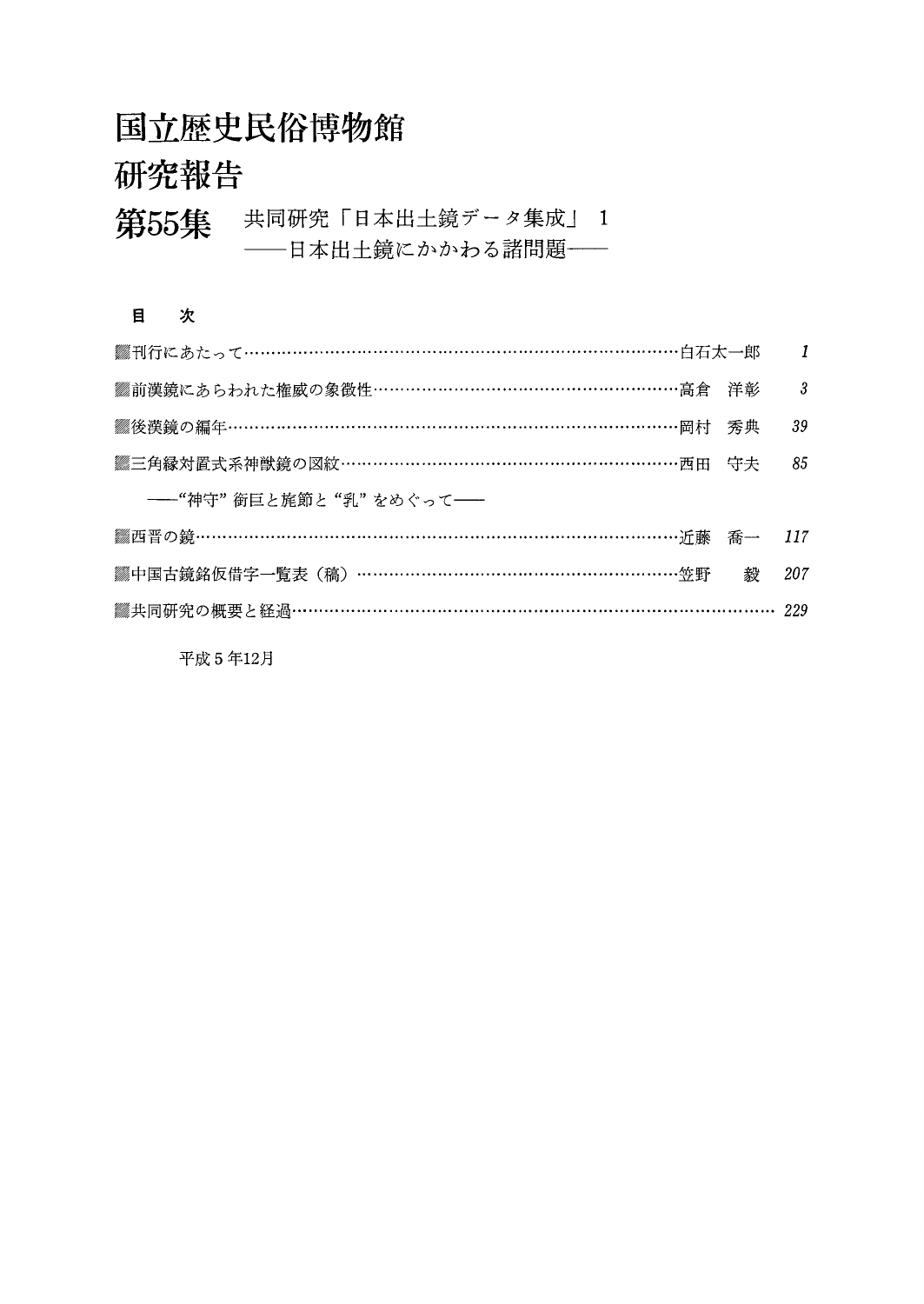#### 正Bulletin of

#### the National Museum of

#### Japanese History

|  | vol. 55 Joint Research: Compilation of Data on Mirrors Excavated in Japan 1 |  |  |  |  |
|--|-----------------------------------------------------------------------------|--|--|--|--|
|  | - Questions Concerning Mirrors Excavated in Ancient Japan                   |  |  |  |  |

#### Contents:

| SHIRAISHI, T. | Preface $\cdots$ $\cdots$ $\cdots$ $\cdots$ $\cdots$ $\cdots$ $\cdots$ $\cdots$ $\cdots$ $\cdots$ $\cdots$ $\cdots$ $\cdots$                                                                                                                                         |
|---------------|----------------------------------------------------------------------------------------------------------------------------------------------------------------------------------------------------------------------------------------------------------------------|
| TAKAKURA, H.  |                                                                                                                                                                                                                                                                      |
| OKAMURA, H.   |                                                                                                                                                                                                                                                                      |
| NISHIDA, M.   | Patterns of Counterposition Style Bronze Mirrors with<br>Triangular Rim in Cross-Section and Design of Divinities and Animals<br>-Regarding the Thick Ropes ( $\equiv$ ) held by the "Sacred Animals",<br>"Mao-jie", a Kind of Banner with Yak-Tail Decoration (旄節), |
| Kondō, T.     |                                                                                                                                                                                                                                                                      |
| KASANO, T.    | List of Substitute Characters Found in Inscriptions                                                                                                                                                                                                                  |
|               |                                                                                                                                                                                                                                                                      |
| Dec. 1993     |                                                                                                                                                                                                                                                                      |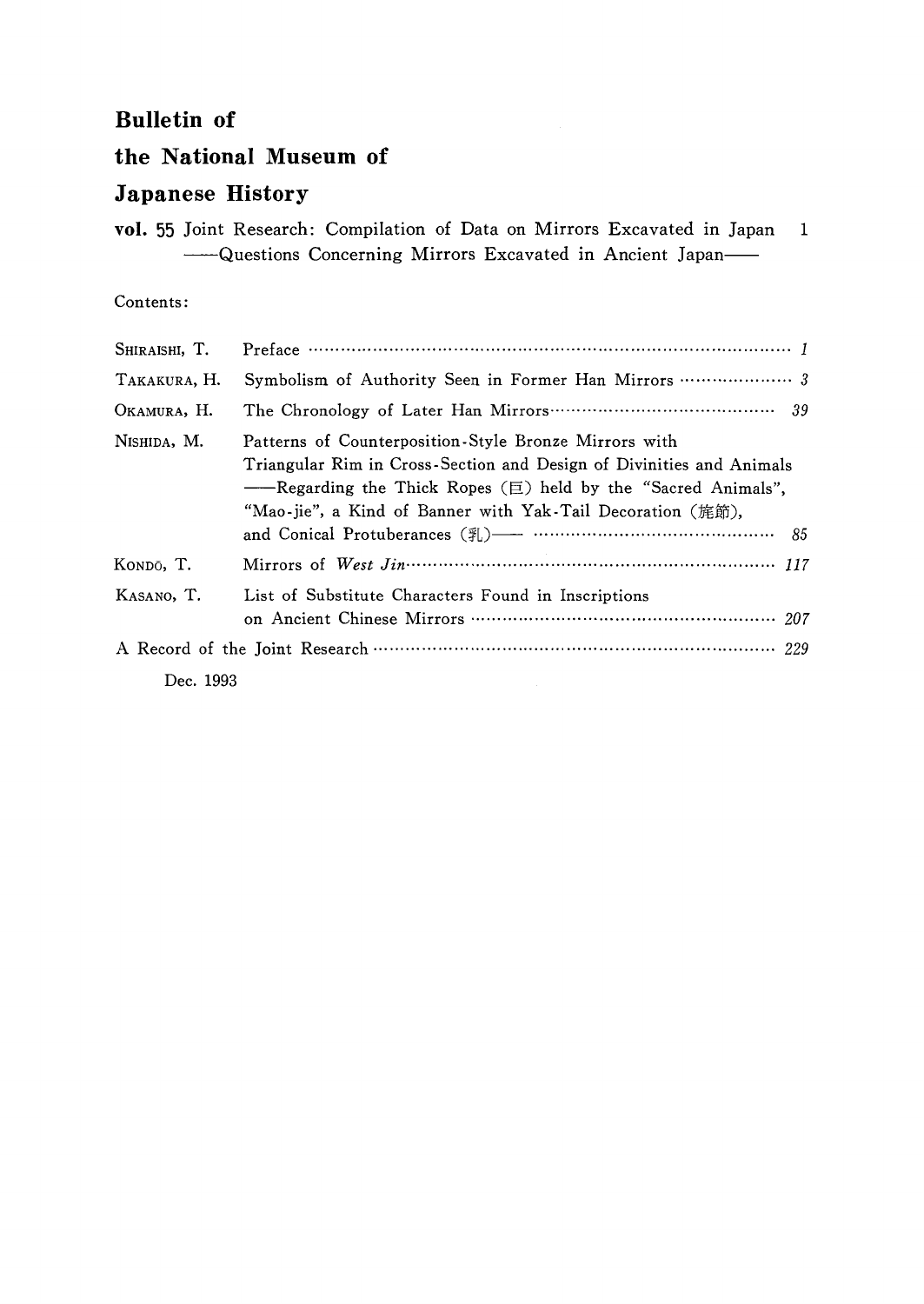|       |                               |      | 国立歴史民俗博物館研究報告 | 第55集                                                    |  |
|-------|-------------------------------|------|---------------|---------------------------------------------------------|--|
|       | 平成 5 年12月 5 日<br>平成 5 年12月10日 |      | 印<br>刷<br>発 行 | (非売品)                                                   |  |
| 編集・発行 |                               |      | 国立歴史民俗博物館     | 〒285 千葉県佐倉市城内町 117<br>電 話 043-486-0123 (代表)             |  |
| 印     | 刷                             | 〒107 |               | 第一法規出版株式会社<br>東京都港区南青山 2 ―11―17<br>電話 03-3404-2251 (代表) |  |

 $\overline{\phantom{0}}$ 

⑥Printed in Japan Dec 1993